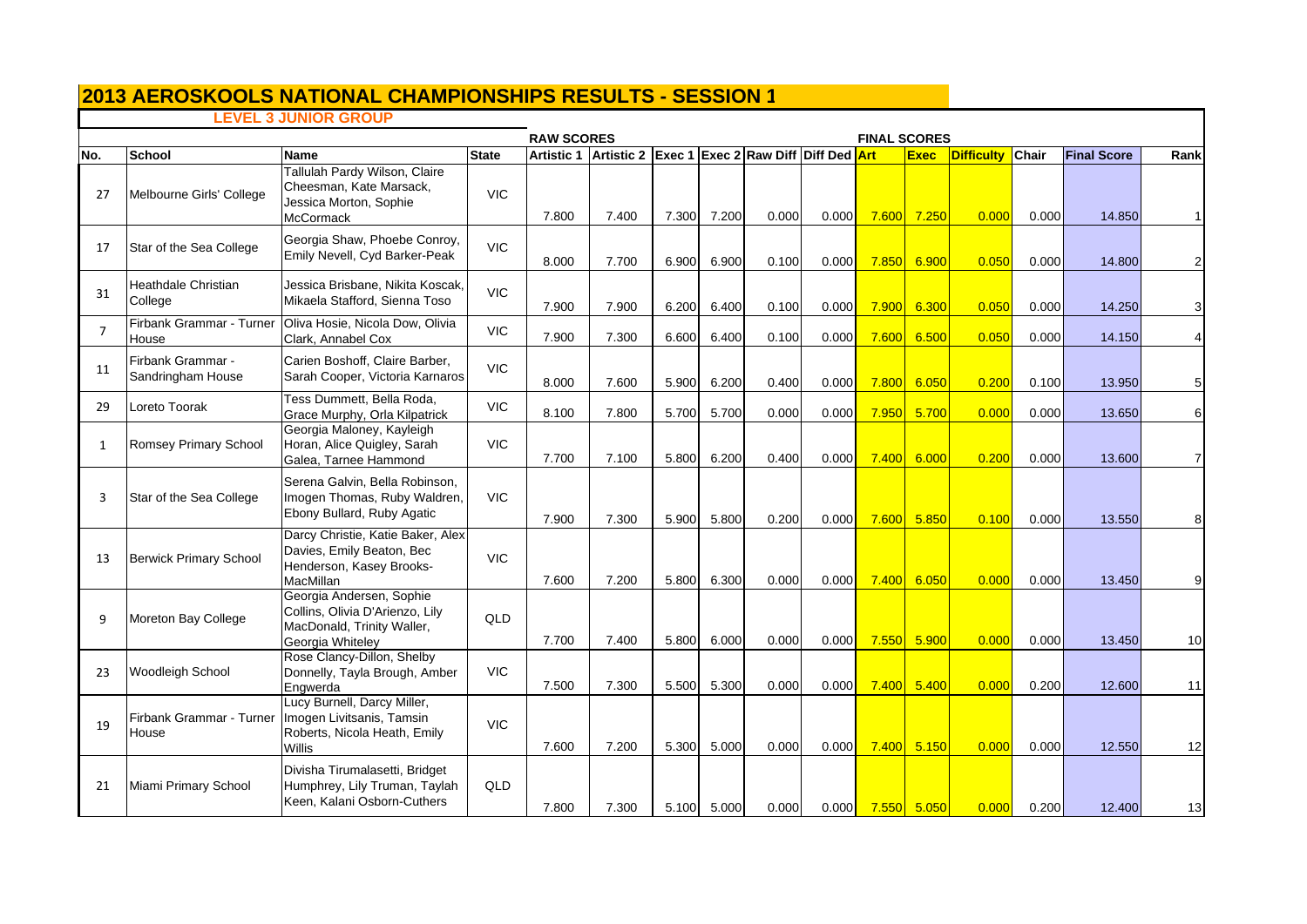|    |                           | Judy Wang, Madhura                                                                  | <b>NSW</b> |       |       |       |       |       |       |       |       |       |       |        |                 |
|----|---------------------------|-------------------------------------------------------------------------------------|------------|-------|-------|-------|-------|-------|-------|-------|-------|-------|-------|--------|-----------------|
| 15 |                           | Hornsby Girls High School Sabanayagarn, Christy Ma,<br>Katrina Wu, Stacey Tanudiaja |            | 7.200 | 7.000 | 5.000 | 5.100 | 0.100 | 0.000 | 7.100 | 5.050 | 0.050 | 0.000 | 12.200 | 14              |
|    |                           | Amber Butcher, Chloe Hitchins,                                                      |            |       |       |       |       |       |       |       |       |       |       |        |                 |
|    | Miami Primary School      | Billie Rudolph, Jordyn Keen,                                                        | QLD        |       |       |       |       |       |       |       |       |       |       |        |                 |
|    |                           | Shayla Rowlings                                                                     |            | 7.500 | 7.400 | 4.400 | 4.500 | 0.000 | 0.000 | 7.450 | 4.450 | 0.000 | 0.000 | 11.900 | 15              |
|    |                           | Laura Fleming, Amelia Grishina-                                                     |            |       |       |       |       |       |       |       |       |       |       |        |                 |
| 25 | Abbotsleigh Junior School | Gunn, Eleanor Watson, Daniella                                                      | <b>NSW</b> |       |       |       |       |       |       |       |       |       |       |        |                 |
|    |                           | Speirs                                                                              |            | 6.500 | 6.600 | 3.500 | 3.800 | 0.000 | 0.000 | 6.55C | 3.650 | 0.000 | 0.000 | 10.200 | 16              |
|    |                           |                                                                                     |            | 0.000 | 0.000 | 0.000 | 0.000 | 0.000 | 0.000 | 0.000 | 0.000 | 0.000 | 0.000 | 0.000  | 17              |
|    |                           |                                                                                     |            | 0.000 | 0.000 | 0.000 | 0.000 | 0.000 | 0.000 | 0.000 | 0.000 | 0.000 | 0.000 | 0.000  | 17              |
|    |                           |                                                                                     |            | 0.000 | 0.000 | 0.000 | 0.000 | 0.000 | 0.000 | 0.000 | 0.000 | 0.000 | 0.000 | 0.000  | 17              |
|    |                           |                                                                                     |            | 0.000 | 0.000 | 0.000 | 0.000 | 0.000 | 0.000 | 0.000 | 0.000 | 0.000 | 0.000 | 0.000  | 17              |
|    |                           |                                                                                     |            | 0.000 | 0.000 | 0.000 | 0.000 | 0.000 | 0.000 | 0.000 | 0.000 | 0.000 | 0.000 | 0.000  | 17 <sub>l</sub> |
|    |                           |                                                                                     |            | 0.000 | 0.000 | 0.000 | 0.000 | 0.000 | 0.000 | 0.000 | 0.000 | 0.000 | 0.000 | 0.000  | 17              |
|    |                           |                                                                                     |            | 0.000 | 0.000 | 0.000 | 0.000 | 0.000 | 0.000 | 0.000 | 0.000 | 0.000 | 0.000 | 0.000  | 17              |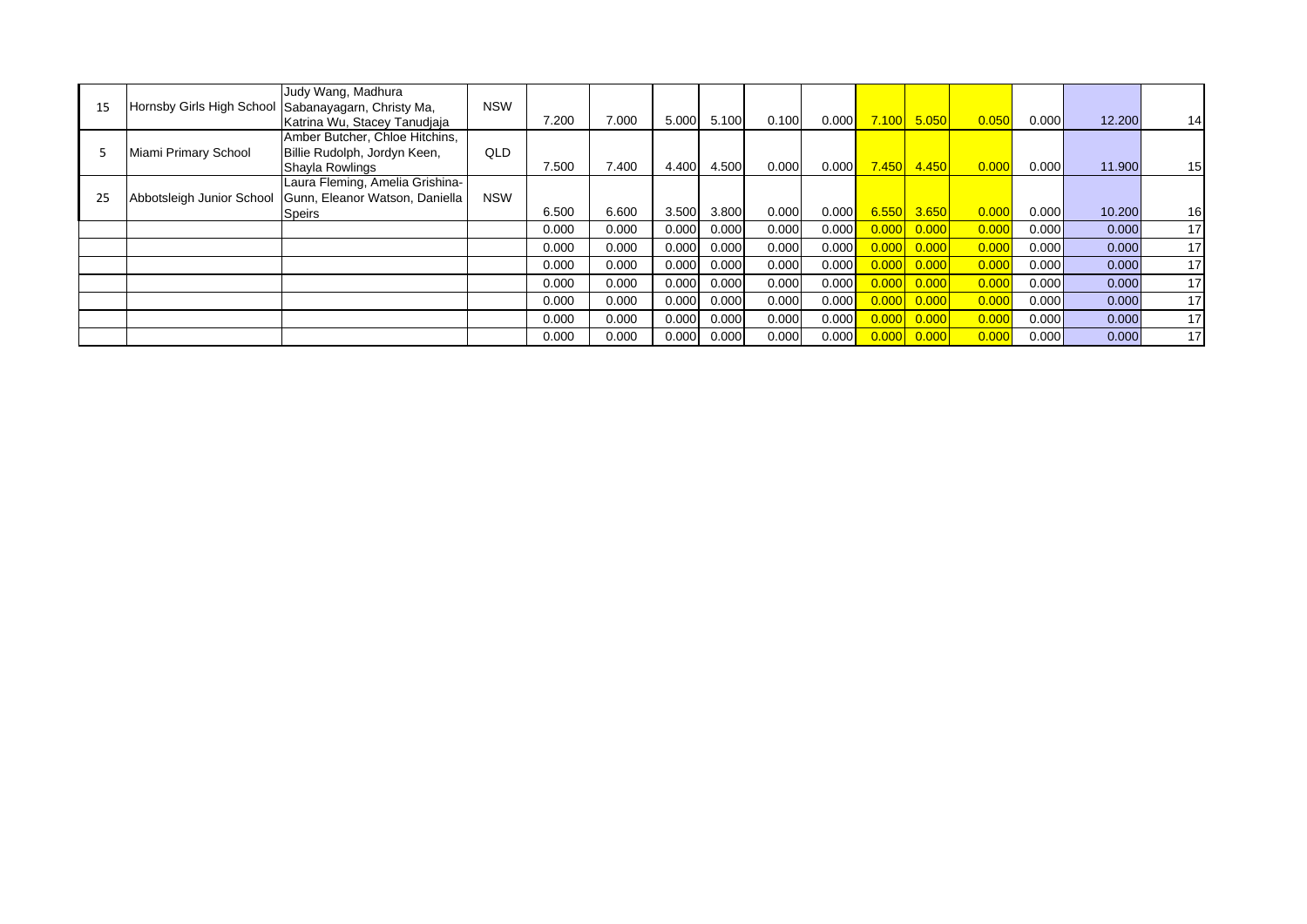## **LEVEL 5 SENIOR PAIR**

|     |                                       |                                          | <b>FINAL SCORES</b> |                |                                                                       |                |                |                |                |                |                |                   |                |                    |                 |
|-----|---------------------------------------|------------------------------------------|---------------------|----------------|-----------------------------------------------------------------------|----------------|----------------|----------------|----------------|----------------|----------------|-------------------|----------------|--------------------|-----------------|
| No. | School                                | <b>Name</b>                              | <b>State</b>        |                | Artistic 1   Artistic 2   Exec 1   Exec 2   Raw Diff   Diff Ded   Art |                |                |                |                |                | <b>Exec</b>    | <b>Difficulty</b> | <b>Chair</b>   | <b>Final Score</b> | Rank            |
| 12  | <b>St Helena</b><br>Secondary College | Kindle Aloisio, Zoe Aloisio              | <b>VIC</b>          | 7.800          | 7.800                                                                 | 7.600          | 7.200          | 3.400          | 0.000          | 7.800          | 7.400          | 1.700             | 0.000          | 16.900             |                 |
| 8   | Loreto Toorak                         | Mia Harrison, Francie Torcasio           | <b>VIC</b>          | 7.500          | 7.700                                                                 | 7.300          | 6.900          | 2.200          | 0.000          | 7.600          | 7.100          | 1.100             | 0.000          | 15.800             | $\mathbf{2}$    |
| 6   | Moreton Bay<br>College                | Isabel Turner, Brittany Walklate         | QLD                 | 7.300          | 6.900                                                                 | 6.200          | 6.200          | 2.800          | 0.000          | 7.100          | 6.200          | 1.400             | 0.000          | 14.700             | $\mathbf{3}$    |
| 14  | Mt St Michael's<br>College            | Kristiana Feron-Farrell, Darcy<br>Lawton | QLD                 | 7.400          | 7.000                                                                 | 6.100          | 5.900          | 2.700          | 0.000          | 7.200          | 6.000          | 1.350             | 0.000          | 14.550             | $\overline{a}$  |
| Δ   | <b>Woodleigh School</b>               | Brianna Maginness, Genevieve<br>Siggins  | <b>VIC</b>          | 7.000          | 7.100                                                                 | 6.400          | 6.500          | 1.800          | 0.000          | 7.050          | 6.450          | 0.900             | 0.000          | 14.400             | $5\phantom{.0}$ |
| 10  | Mt St Michael's<br>College            | Gemma Carter, Annalise<br>Gowing         | QLD                 | 6.900          | 7.100                                                                 | 5.500          | 5.600          | 2.800          | 0.000          | 7.000          | 5.550          | 1.400             | 0.000          | 13.950             | $6 \,$          |
| 2   | Abbotsleigh                           | Kiana Elliott, Cydney Yeats              | <b>NSW</b>          | 6.500          | 6.400                                                                 | 5.700          | 6.100          | 2.000          | 0.000          | 6.450          | 5.900          | 1.000             | 0.000          | 13.350             | $\overline{7}$  |
| 16  | Hornsby Girls High<br>School          | Queenie Liang, Joellen Tan               | <b>NSW</b>          | 6.900          | 6.500                                                                 | 5.500          | 5.100          | 2.100          | 0.000          | 6.700          | 5.300          | 1.050             | 0.000          | 13.050             | 8               |
|     |                                       |                                          |                     | 0.000          | 0.000                                                                 | 0.000          | 0.000          | 0.000          | 0.000          | 0.000          | 0.000          | 0.000             | 0.000          | 0.000              | $9\,$           |
|     |                                       |                                          |                     | 0.000          | 0.000                                                                 | 0.000          | 0.000          | 0.000          | 0.000          | 0.000          | 0.000          | 0.000             | 0.000          | 0.000              | 9               |
|     |                                       |                                          |                     | 0.000          | 0.000                                                                 | 0.000          | 0.000          | 0.000          | 0.000          | 0.000          | 0.000          | 0.000             | 0.000          | 0.000              | 9               |
|     |                                       |                                          |                     | 0.000          | 0.000                                                                 | 0.000          | 0.000          | 0.000          | 0.000          | 0.000          | 0.000          | 0.000             | 0.000          | 0.000              | $9\,$           |
|     |                                       |                                          |                     | 0.000          | 0.000                                                                 | 0.000          | 0.000          | 0.000          | 0.000          | 0.000          | 0.000          | 0.000             | 0.000          | 0.000              | 9               |
|     |                                       |                                          |                     | 0.000          | 0.000                                                                 | 0.000          | 0.000          | 0.000          | 0.000          | 0.000          | 0.000          | 0.000             | 0.000          | 0.000              | 9               |
|     |                                       |                                          |                     | 0.000          | 0.000                                                                 | 0.000          | 0.000          | 0.000          | 0.000          | 0.000          | 0.000          | 0.000             | 0.000          | 0.000              | $9\,$           |
|     |                                       |                                          |                     | 0.000          | 0.000                                                                 | 0.000          | 0.000          | 0.000          | 0.000          | 0.000          | 0.000          | 0.000             | 0.000          | 0.000              | 9               |
|     |                                       |                                          |                     | 0.000          | 0.000                                                                 | 0.000          | 0.000          | 0.000          | 0.000          | 0.000          | 0.000          | 0.000             | 0.000          | 0.000              | 9               |
|     |                                       |                                          |                     | 0.000          | 0.000                                                                 | 0.000          | 0.000          | 0.000          | 0.000          | 0.000          | 0.000          | 0.000             | 0.000          | 0.000              | 9 <sub>l</sub>  |
|     |                                       |                                          |                     | 0.000          | 0.000                                                                 | 0.000          | 0.000          | 0.000          | 0.000          | 0.000          | 0.000          | 0.000             | 0.000          | 0.000              | 9               |
|     |                                       |                                          |                     | 0.000          | 0.000                                                                 | 0.000          | 0.000          | 0.000          | 0.000<br>0.000 | 0.000<br>0.000 | 0.000          | 0.000             | 0.000          | 0.000              | 9               |
|     |                                       |                                          |                     | 0.000<br>0.000 | 0.000<br>0.000                                                        | 0.000<br>0.000 | 0.000<br>0.000 | 0.000<br>0.000 | 0.000          | 0.000          | 0.000<br>0.000 | 0.000<br>0.000    | 0.000<br>0.000 | 0.000<br>0.000     | 9               |
|     |                                       |                                          |                     |                |                                                                       |                |                | 0.000          | 0.000          | 0.000          | 0.000          | 0.000             |                |                    | $9\,$           |
|     |                                       |                                          |                     | 0.000          | 0.000                                                                 | 0.000          | 0.000          |                |                |                |                |                   | 0.000          | 0.000              | 9               |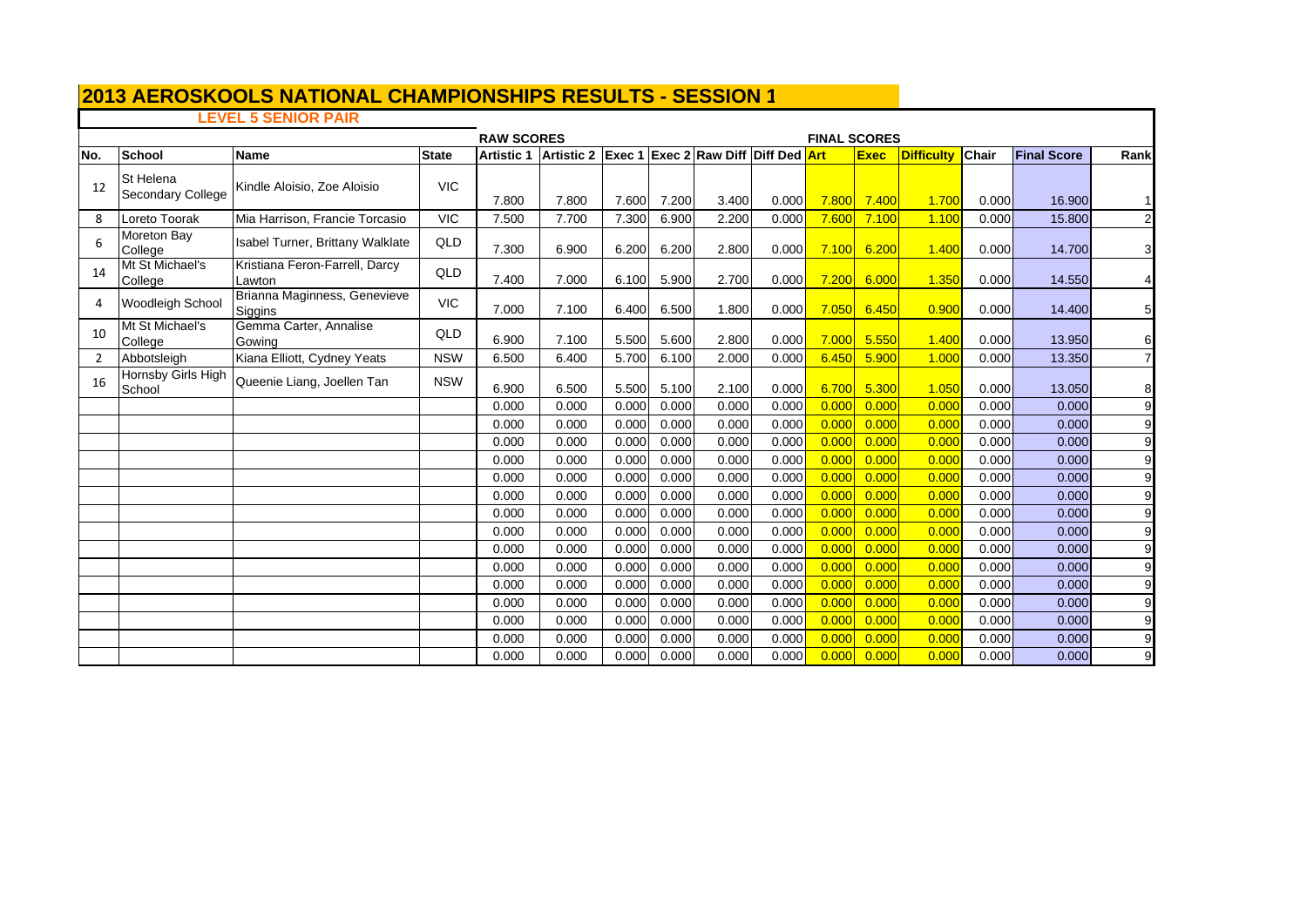# **LEVEL 5 INTERMEDIATE PAIR**

 $\Box$ 

|     |                            |                               |              | <b>RAW SCORES</b><br>Artistic 2 Exec 1 Exec 2 Raw Diff Diff Ded Art |       |       |       |       |       |       | <b>FINAL SCORES</b> |                   |              |                    |                |  |  |
|-----|----------------------------|-------------------------------|--------------|---------------------------------------------------------------------|-------|-------|-------|-------|-------|-------|---------------------|-------------------|--------------|--------------------|----------------|--|--|
| No. | School                     | <b>Name</b>                   | <b>State</b> | <b>Artistic 1</b>                                                   |       |       |       |       |       |       | <b>Exec</b>         | <b>Difficulty</b> | <b>Chair</b> | <b>Final Score</b> | Rank           |  |  |
| 20  | Mt St Michael's<br>College | Grace Porter, Gemma Swanson   | QLD          | 7.200                                                               | 7.200 | 5.400 | 5.300 | 2.700 | 0.000 | 7.200 | 5.350               | 1.350             | 0.000        | 13.900             |                |  |  |
| 18  | Abbotsleigh                | Sophia Nicita, Bailey Stephen | <b>NSW</b>   | 7.200                                                               | 6.800 | 5.500 | 5.100 | 1.900 | 0.000 | 7.000 | 5.300               | 0.95C             | 0.000        | 13.250             | $\mathbf{2}$   |  |  |
|     |                            |                               |              | 0.000                                                               | 0.000 | 0.000 | 0.000 | 0.000 | 0.000 | 0.000 | 0.000               | 0.000             | 0.000        | 0.000              | 3              |  |  |
|     |                            |                               |              | 0.000                                                               | 0.000 | 0.000 | 0.000 | 0.000 | 0.000 | 0.000 | 0.000               | 0.000             | 0.000        | 0.000              | 3              |  |  |
|     |                            |                               |              | 0.000                                                               | 0.000 | 0.000 | 0.000 | 0.000 | 0.000 | 0.000 | 0.000               | 0.000             | 0.000        | 0.000              | $\overline{3}$ |  |  |
|     |                            |                               |              | 0.000                                                               | 0.000 | 0.000 | 0.000 | 0.000 | 0.000 | 0.000 | 0.000               | 0.000             | 0.000        | 0.000              | 3              |  |  |
|     |                            |                               |              | 0.000                                                               | 0.000 | 0.000 | 0.000 | 0.000 | 0.000 | 0.000 | 0.000               | 0.000             | 0.000        | 0.000              | 3              |  |  |
|     |                            |                               |              | 0.000                                                               | 0.000 | 0.000 | 0.000 | 0.000 | 0.000 | 0.000 | 0.000               | 0.000             | 0.000        | 0.000              | $\mathbf{3}$   |  |  |
|     |                            |                               |              | 0.000                                                               | 0.000 | 0.000 | 0.000 | 0.000 | 0.000 | 0.000 | 0.000               | 0.000             | 0.000        | 0.000              | 3              |  |  |
|     |                            |                               |              | 0.000                                                               | 0.000 | 0.000 | 0.000 | 0.000 | 0.000 | 0.000 | 0.000               | 0.000             | 0.000        | 0.000              | 3 <sub>l</sub> |  |  |
|     |                            |                               |              | 0.000                                                               | 0.000 | 0.000 | 0.000 | 0.000 | 0.000 | 0.000 | 0.000               | 0.000             | 0.000        | 0.000              | 3              |  |  |
|     |                            |                               |              | 0.000                                                               | 0.000 | 0.000 | 0.000 | 0.000 | 0.000 | 0.000 | 0.000               | 0.000             | 0.000        | 0.000              | 3              |  |  |
|     |                            |                               |              | 0.000                                                               | 0.000 | 0.000 | 0.000 | 0.000 | 0.000 | 0.000 | 0.000               | 0.000             | 0.000        | 0.000              | 3              |  |  |
|     |                            |                               |              | 0.000                                                               | 0.000 | 0.000 | 0.000 | 0.000 | 0.000 | 0.000 | 0.000               | 0.000             | 0.000        | 0.000              | 3              |  |  |
|     |                            |                               |              | 0.000                                                               | 0.000 | 0.000 | 0.000 | 0.000 | 0.000 | 0.000 | 0.000               | 0.000             | 0.000        | 0.000              | 3 <sup>1</sup> |  |  |
|     |                            |                               |              | 0.000                                                               | 0.000 | 0.000 | 0.000 | 0.000 | 0.000 | 0.000 | 0.000               | 0.000             | 0.000        | 0.000              | $\mathbf{3}$   |  |  |
|     |                            |                               |              | 0.000                                                               | 0.000 | 0.000 | 0.000 | 0.000 | 0.000 | 0.000 | 0.000               | 0.000             | 0.000        | 0.000              | 3              |  |  |
|     |                            |                               |              | 0.000                                                               | 0.000 | 0.000 | 0.000 | 0.000 | 0.000 | 0.000 | 0.000               | 0.000             | 0.000        | 0.000              | 3              |  |  |
|     |                            |                               |              | 0.000                                                               | 0.000 | 0.000 | 0.000 | 0.000 | 0.000 | 0.000 | 0.000               | 0.00C             | 0.000        | 0.000              | 3 <sub>l</sub> |  |  |
|     |                            |                               |              | 0.000                                                               | 0.000 | 0.000 | 0.000 | 0.000 | 0.000 | 0.000 | 0.000               | 0.000             | 0.000        | 0.000              | 3              |  |  |
|     |                            |                               |              | 0.000                                                               | 0.000 | 0.000 | 0.000 | 0.000 | 0.000 | 0.000 | 0.000               | 0.000             | 0.000        | 0.000              | 3              |  |  |
|     |                            |                               |              | 0.000                                                               | 0.000 | 0.000 | 0.000 | 0.000 | 0.000 | 0.000 | 0.000               | 0.000             | 0.000        | 0.000              | 3              |  |  |
|     |                            |                               |              | 0.000                                                               | 0.000 | 0.000 | 0.000 | 0.000 | 0.000 | 0.000 | 0.000               | 0.00C             | 0.000        | 0.000              | $\mathbf{3}$   |  |  |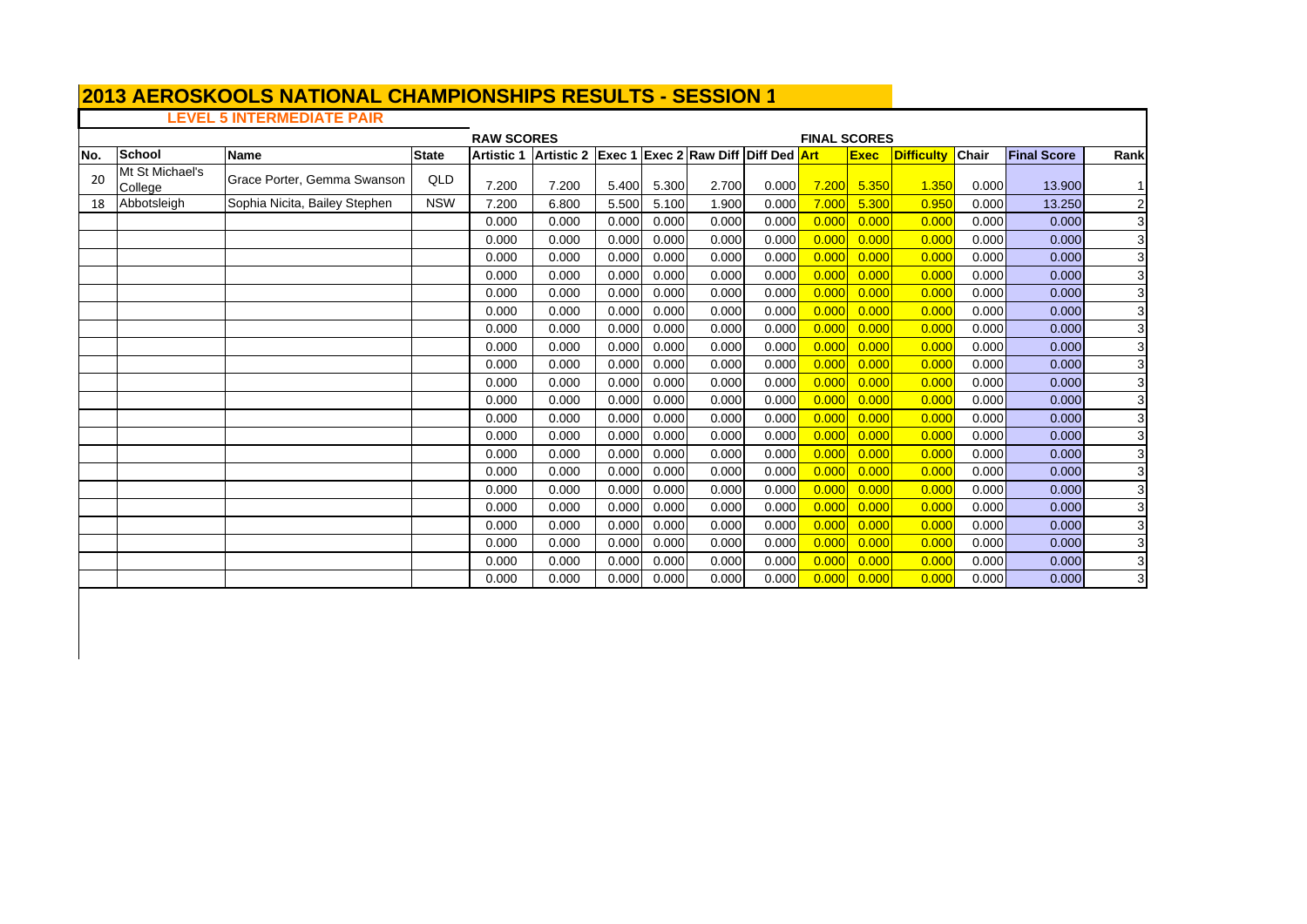## **LEVEL 5 JUNIOR PAIR**

|     |                              |                             |              | <b>RAW SCORES</b> |            |       |       |                                        |       | <b>FINAL SCORES</b> |       |                   |       |                    |                |  |
|-----|------------------------------|-----------------------------|--------------|-------------------|------------|-------|-------|----------------------------------------|-------|---------------------|-------|-------------------|-------|--------------------|----------------|--|
| No. | School                       | <b>Name</b>                 | <b>State</b> | <b>Artistic 1</b> | Artistic 2 |       |       | <b>Exec 1 Exec 2 Raw Diff Diff Ded</b> |       | <b>Art</b>          | Exec  | <b>Difficulty</b> | Chair | <b>Final Score</b> | Rank           |  |
| 22  | Tallebudgera State           | Charlotte Mitchell, Stormee |              |                   |            |       |       |                                        |       |                     |       |                   |       |                    |                |  |
|     | School                       | Morrish                     |              | 7.200             | 7.500      | 5.600 | 5.700 | 2.700                                  | 0.000 | 7.350               | 5.650 | 1.350             | 0.000 | 14.350             | 1              |  |
| 24  | Tallebudgera State<br>School | Jasmine Searle, Eliza Tree  |              | 7.300             | 7.200      | 5.700 | 5.200 | 2.300                                  | 0.000 | 7.250               | 5.450 | 1.150             | 0.000 | 13.850             | $\mathbf{2}$   |  |
|     |                              |                             |              | 0.000             | 0.000      | 0.000 | 0.000 | 0.000                                  | 0.000 | 0.000               | 0.000 | 0.000             | 0.000 | 0.000              | 3              |  |
|     |                              |                             |              | 0.000             | 0.000      | 0.000 | 0.000 | 0.000                                  | 0.000 | 0.000               | 0.000 | 0.000             | 0.000 | 0.000              | 3              |  |
|     |                              |                             |              | 0.000             | 0.000      | 0.000 | 0.000 | 0.000                                  | 0.000 | 0.000               | 0.000 | 0.000             | 0.000 | 0.000              | $\overline{3}$ |  |
|     |                              |                             |              | 0.000             | 0.000      | 0.000 | 0.000 | 0.000                                  | 0.000 | 0.000               | 0.000 | 0.000             | 0.000 | 0.000              | $\overline{3}$ |  |
|     |                              |                             |              | 0.000             | 0.000      | 0.000 | 0.000 | 0.000                                  | 0.000 | 0.000               | 0.000 | 0.000             | 0.000 | 0.000              | 3              |  |
|     |                              |                             |              | 0.000             | 0.000      | 0.000 | 0.000 | 0.000                                  | 0.000 | 0.000               | 0.000 | 0.000             | 0.000 | 0.000              | 3              |  |
|     |                              |                             |              | 0.000             | 0.000      | 0.000 | 0.000 | 0.000                                  | 0.000 | 0.000               | 0.000 | 0.000             | 0.000 | 0.000              | 3              |  |
|     |                              |                             |              | 0.000             | 0.000      | 0.000 | 0.000 | 0.000                                  | 0.000 | 0.000               | 0.000 | 0.000             | 0.000 | 0.000              | $\mathbf{3}$   |  |
|     |                              |                             |              | 0.000             | 0.000      | 0.000 | 0.000 | 0.000                                  | 0.000 | 0.000               | 0.000 | 0.000             | 0.000 | 0.000              | 3              |  |
|     |                              |                             |              | 0.000             | 0.000      | 0.000 | 0.000 | 0.000                                  | 0.000 | 0.000               | 0.000 | 0.000             | 0.000 | 0.000              | 3              |  |
|     |                              |                             |              | 0.000             | 0.000      | 0.000 | 0.000 | 0.000                                  | 0.000 | 0.000               | 0.000 | 0.000             | 0.000 | 0.000              | 3              |  |
|     |                              |                             |              | 0.000             | 0.000      | 0.000 | 0.000 | 0.000                                  | 0.000 | 0.000               | 0.000 | 0.000             | 0.000 | 0.000              | 3              |  |
|     |                              |                             |              | 0.000             | 0.000      | 0.000 | 0.000 | 0.000                                  | 0.000 | 0.000               | 0.000 | 0.000             | 0.000 | 0.000              | 3              |  |
|     |                              |                             |              | 0.000             | 0.000      | 0.000 | 0.000 | 0.000                                  | 0.000 | 0.000               | 0.000 | 0.000             | 0.000 | 0.000              | $\overline{3}$ |  |
|     |                              |                             |              | 0.000             | 0.000      | 0.000 | 0.000 | 0.000                                  | 0.000 | 0.000               | 0.000 | 0.000             | 0.000 | 0.000              | 3              |  |
|     |                              |                             |              | 0.000             | 0.000      | 0.000 | 0.000 | 0.000                                  | 0.000 | 0.000               | 0.000 | 0.000             | 0.000 | 0.000              | 3              |  |
|     |                              |                             |              | 0.000             | 0.000      | 0.000 | 0.000 | 0.000                                  | 0.000 | 0.000               | 0.000 | 0.000             | 0.000 | 0.000              | 3              |  |
|     |                              |                             |              | 0.000             | 0.000      | 0.000 | 0.000 | 0.000                                  | 0.000 | 0.000               | 0.000 | 0.000             | 0.000 | 0.000              | 3              |  |
|     |                              |                             |              | 0.000             | 0.000      | 0.000 | 0.000 | 0.000                                  | 0.000 | 0.000               | 0.000 | 0.000             | 0.000 | 0.000              | 3              |  |
|     |                              |                             |              | 0.000             | 0.000      | 0.000 | 0.000 | 0.000                                  | 0.000 | 0.000               | 0.000 | 0.000             | 0.000 | 0.000              | 3              |  |
|     |                              |                             |              | 0.000             | 0.000      | 0.000 | 0.000 | 0.000                                  | 0.000 | 0.000               | 0.000 | 0.000             | 0.000 | 0.000              | ვ              |  |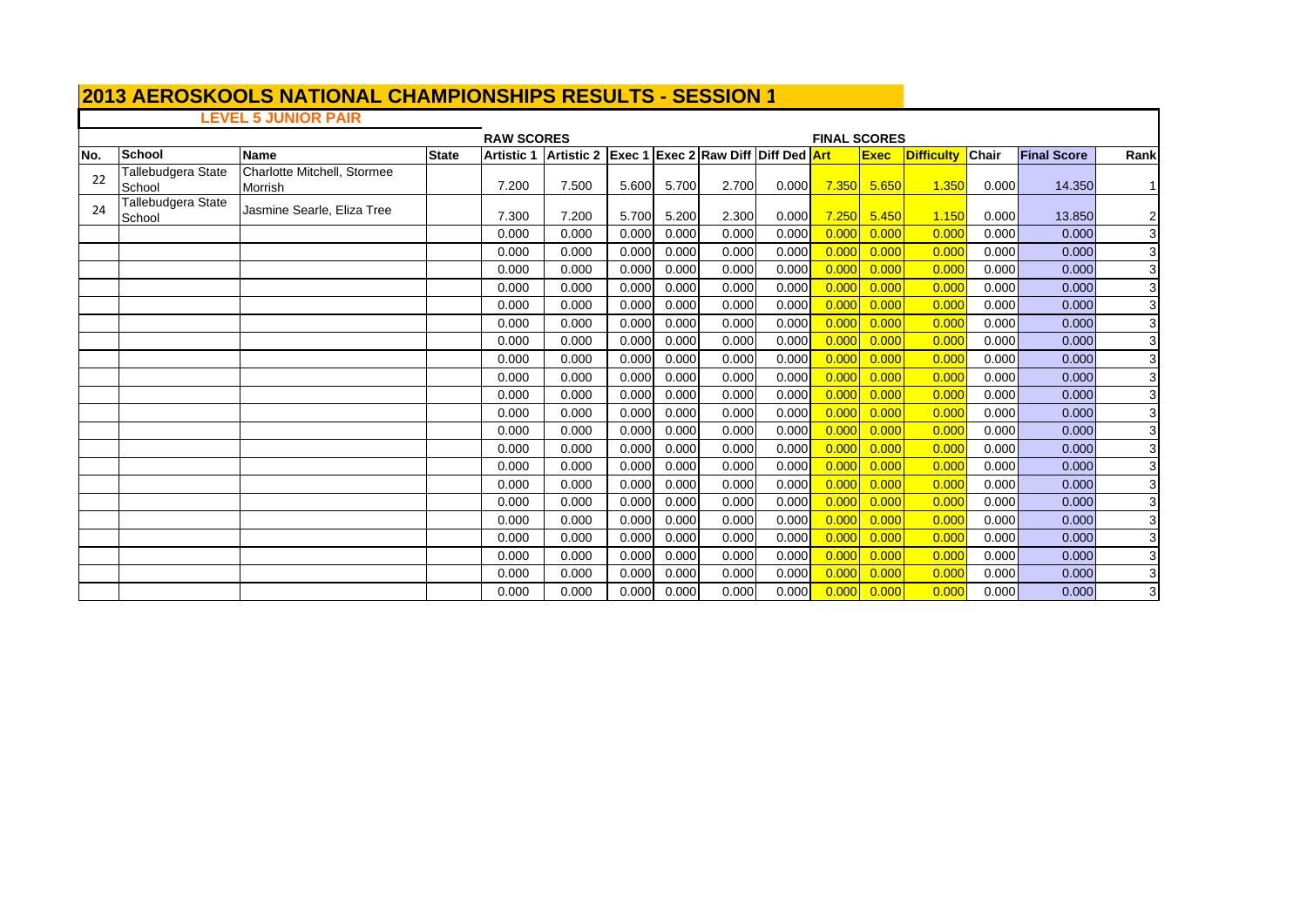# **LEVEL 5 SENIOR GROUP**

|     |                            |                                                                                           | <b>RAW SCORES</b><br>Artistic 1 Artistic 2 Exec 1 Exec 2 Raw Diff Diff Ded Art |       |       |       |       |       |       |       | <b>FINAL SCORES</b> |                   |              |                    |                |  |  |
|-----|----------------------------|-------------------------------------------------------------------------------------------|--------------------------------------------------------------------------------|-------|-------|-------|-------|-------|-------|-------|---------------------|-------------------|--------------|--------------------|----------------|--|--|
| No. | <b>School</b>              | <b>Name</b>                                                                               | <b>State</b>                                                                   |       |       |       |       |       |       |       | <b>Exec</b>         | <b>Difficulty</b> | <b>Chair</b> | <b>Final Score</b> | Rank           |  |  |
| 30  | Moreton Bay College        | Michaela Warren, Brittany<br>Walklate, Mercedes McIntyre,<br>Isabel Turner, Natalie Geale |                                                                                | 7.300 | 7.300 | 6.300 | 6.200 | 2.800 | 0.000 | 7.300 | 6.250               | 1.400             | 0.000        | 14.950             |                |  |  |
| 26  | Mt St Michael's<br>College | Alexandra Begg, Madison<br>Narayan, Kristiana Feron-Farrell,<br>Darcy Lawton              |                                                                                | 7.500 | 7.700 | 5.900 | 5.500 | 3.000 | 0.000 | 7.600 | 5.700               | 1.500             | 0.000        | 14.800             | $\mathbf{2}$   |  |  |
| 28  | Mt St Michael's<br>College | Gemma Carter, Annalise<br>Gowing, Elizabeth Hogarth,<br>Rebecca Stewart                   |                                                                                | 6.900 | 6.700 | 5.000 | 4.900 | 2.800 | 0.000 | 6.800 | 4.950               | 1.400             | 0.000        | 13.150             | 31             |  |  |
|     |                            |                                                                                           |                                                                                | 0.000 | 0.000 | 0.000 | 0.000 | 0.000 | 0.000 | 0.000 | 0.000               | 0.000             | 0.000        | 0.000              | 4 <sup>1</sup> |  |  |
|     |                            |                                                                                           |                                                                                | 0.000 | 0.000 | 0.000 | 0.000 | 0.000 | 0.000 | 0.000 | 0.000               | 0.000             | 0.000        | 0.000              | 4 <sup>1</sup> |  |  |
|     |                            |                                                                                           |                                                                                | 0.000 | 0.000 | 0.000 | 0.000 | 0.000 | 0.000 | 0.000 | 0.000               | 0.000             | 0.000        | 0.000              | 4 <sup>1</sup> |  |  |
|     |                            |                                                                                           |                                                                                | 0.000 | 0.000 | 0.000 | 0.000 | 0.000 | 0.000 | 0.000 | 0.000               | 0.000             | 0.000        | 0.000              | 4 <sup>1</sup> |  |  |
|     |                            |                                                                                           |                                                                                | 0.000 | 0.000 | 0.000 | 0.000 | 0.000 | 0.000 | 0.000 | 0.000               | 0.000             | 0.000        | 0.000              | 41             |  |  |
|     |                            |                                                                                           |                                                                                | 0.000 | 0.000 | 0.000 | 0.000 | 0.000 | 0.000 | 0.000 | 0.000               | 0.000             | 0.000        | 0.000              | 4 <sup>1</sup> |  |  |
|     |                            |                                                                                           |                                                                                | 0.000 | 0.000 | 0.000 | 0.000 | 0.000 | 0.000 | 0.000 | 0.000               | 0.000             | 0.000        | 0.000              | 4 <sup>1</sup> |  |  |
|     |                            |                                                                                           |                                                                                | 0.000 | 0.000 | 0.000 | 0.000 | 0.000 | 0.000 | 0.000 | 0.000               | 0.000             | 0.000        | 0.000              | 4 <sup>1</sup> |  |  |
|     |                            |                                                                                           |                                                                                | 0.000 | 0.000 | 0.000 | 0.000 | 0.000 | 0.000 | 0.000 | 0.000               | 0.000             | 0.000        | 0.000              | 41             |  |  |
|     |                            |                                                                                           |                                                                                | 0.000 | 0.000 | 0.000 | 0.000 | 0.000 | 0.000 | 0.000 | 0.000               | 0.000             | 0.000        | 0.000              | 4 <sup>1</sup> |  |  |
|     |                            |                                                                                           |                                                                                | 0.000 | 0.000 | 0.000 | 0.000 | 0.000 | 0.000 | 0.000 | 0.000               | 0.000             | 0.000        | 0.000              | 4 <sup>1</sup> |  |  |
|     |                            |                                                                                           |                                                                                | 0.000 | 0.000 | 0.000 | 0.000 | 0.000 | 0.000 | 0.000 | 0.000               | 0.000             | 0.000        | 0.000              | 4 <sup>1</sup> |  |  |
|     |                            |                                                                                           |                                                                                | 0.000 | 0.000 | 0.000 | 0.000 | 0.000 | 0.000 | 0.000 | 0.000               | 0.000             | 0.000        | 0.000              | 4 <sup>1</sup> |  |  |
|     |                            |                                                                                           |                                                                                | 0.000 | 0.000 | 0.000 | 0.000 | 0.000 | 0.000 | 0.000 | 0.000               | 0.000             | 0.000        | 0.000              | 4 <sup>1</sup> |  |  |
|     |                            |                                                                                           |                                                                                | 0.000 | 0.000 | 0.000 | 0.000 | 0.000 | 0.000 | 0.000 | 0.000               | 0.000             | 0.000        | 0.000              | 4 <sup>1</sup> |  |  |
|     |                            |                                                                                           |                                                                                | 0.000 | 0.000 | 0.000 | 0.000 | 0.000 | 0.000 | 0.000 | 0.000               | 0.000             | 0.000        | 0.000              | 4 <sup>1</sup> |  |  |
|     |                            |                                                                                           |                                                                                | 0.000 | 0.000 | 0.000 | 0.000 | 0.000 | 0.000 | 0.000 | 0.000               | 0.000             | 0.000        | 0.000              | 41             |  |  |
|     |                            |                                                                                           |                                                                                | 0.000 | 0.000 | 0.000 | 0.000 | 0.000 | 0.000 | 0.000 | 0.000               | 0.000             | 0.000        | 0.000              | 4 <sup>1</sup> |  |  |
|     |                            |                                                                                           |                                                                                | 0.000 | 0.000 | 0.000 | 0.000 | 0.000 | 0.000 | 0.000 | 0.000               | 0.000             | 0.000        | 0.000              | 4 <sup>1</sup> |  |  |
|     |                            |                                                                                           |                                                                                | 0.000 | 0.000 | 0.000 | 0.000 | 0.000 | 0.000 | 0.000 | 0.000               | 0.000             | 0.000        | 0.000              | 41             |  |  |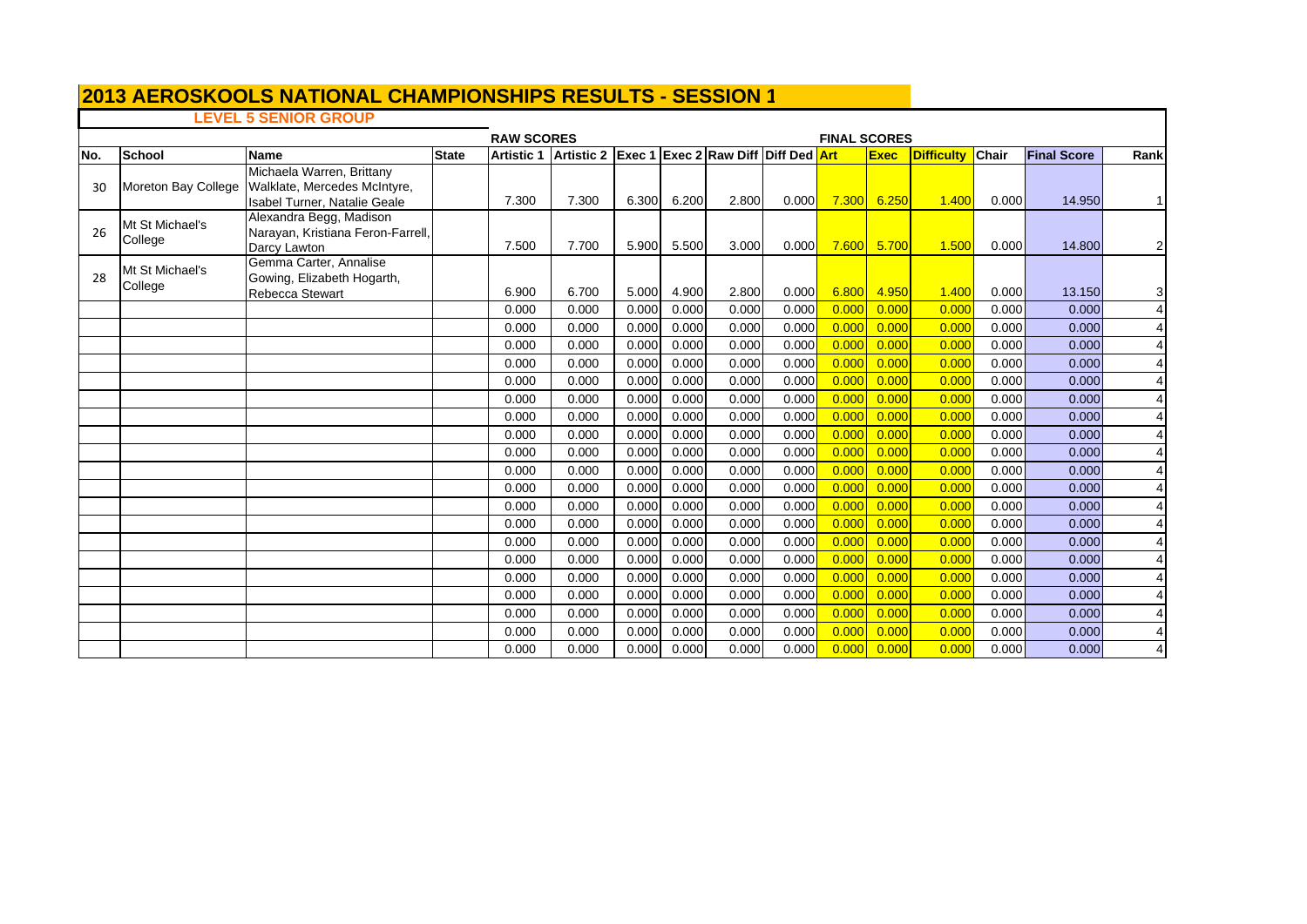# **LEVEL 5 INTERMEDIATE TRIO**

<u> Tanzania (</u>

 $\Gamma$ 

|     |                            |                                                          | <b>RAW SCORES</b><br>Artistic 2 Exec 1 Exec 2 Raw Diff Diff Ded |                   |       |       |       |       |       |            | <b>FINAL SCORES</b> |                   |       |                    |                |  |  |
|-----|----------------------------|----------------------------------------------------------|-----------------------------------------------------------------|-------------------|-------|-------|-------|-------|-------|------------|---------------------|-------------------|-------|--------------------|----------------|--|--|
| No. | School                     | <b>Name</b>                                              | <b>State</b>                                                    | <b>Artistic 1</b> |       |       |       |       |       | <b>Art</b> | <b>Exec</b>         | <b>Difficulty</b> | Chair | <b>Final Score</b> | Rank           |  |  |
| 34  | Mt St Michael's<br>College | Mikaela Dyson, Grace Porter,<br>Gemma Swanson            | QLD                                                             | 7.600             | 7.600 | 6.000 | 6.300 | 2.500 | 0.000 | 7.600      | 6.150               | 1.250             | 0.000 | 15.000             |                |  |  |
| 32  | Abbotsleigh                | Sophia Nicita, Bailey Stephen,<br>Mary Louise Fleischner | <b>NSW</b>                                                      | 7.700             | 7.300 | 5.400 | 5.600 | 2.800 | 0.000 | 7.500      | 5.500               | 1.400             | 0.000 | 14.400             | $\mathbf{2}$   |  |  |
|     |                            |                                                          |                                                                 | 0.000             | 0.000 | 0.000 | 0.000 | 0.000 | 0.000 | 0.000      | 0.000               | 0.00C             | 0.000 | 0.000              | $\mathbf{3}$   |  |  |
|     |                            |                                                          |                                                                 | 0.000             | 0.000 | 0.000 | 0.000 | 0.000 | 0.000 | 0.000      | 0.000               | 0.00C             | 0.000 | 0.000              | 3              |  |  |
|     |                            |                                                          |                                                                 | 0.000             | 0.000 | 0.000 | 0.000 | 0.000 | 0.000 | 0.000      | 0.000               | 0.000             | 0.000 | 0.000              | $\overline{3}$ |  |  |
|     |                            |                                                          |                                                                 | 0.000             | 0.000 | 0.000 | 0.000 | 0.000 | 0.000 | 0.000      | 0.000               | 0.00C             | 0.000 | 0.000              | $\overline{3}$ |  |  |
|     |                            |                                                          |                                                                 | 0.000             | 0.000 | 0.000 | 0.000 | 0.000 | 0.000 | 0.000      | 0.000               | 0.00C             | 0.000 | 0.000              | 3              |  |  |
|     |                            |                                                          |                                                                 | 0.000             | 0.000 | 0.000 | 0.000 | 0.000 | 0.000 | 0.000      | 0.000               | 0.00C             | 0.000 | 0.000              | 3              |  |  |
|     |                            |                                                          |                                                                 | 0.000             | 0.000 | 0.000 | 0.000 | 0.000 | 0.000 | 0.000      | 0.000               | 0.000             | 0.000 | 0.000              | 3              |  |  |
|     |                            |                                                          |                                                                 | 0.000             | 0.000 | 0.000 | 0.000 | 0.000 | 0.000 | 0.000      | 0.000               | 0.00C             | 0.000 | 0.000              | 3              |  |  |
|     |                            |                                                          |                                                                 | 0.000             | 0.000 | 0.000 | 0.000 | 0.000 | 0.000 | 0.000      | 0.000               | 0.000             | 0.000 | 0.000              | 3              |  |  |
|     |                            |                                                          |                                                                 | 0.000             | 0.000 | 0.000 | 0.000 | 0.000 | 0.000 | 0.000      | 0.000               | 0.00C             | 0.000 | 0.000              | 3              |  |  |
|     |                            |                                                          |                                                                 | 0.000             | 0.000 | 0.000 | 0.000 | 0.000 | 0.000 | 0.000      | 0.000               | 0.00C             | 0.000 | 0.000              | 3              |  |  |
|     |                            |                                                          |                                                                 | 0.000             | 0.000 | 0.000 | 0.000 | 0.000 | 0.000 | 0.000      | 0.000               | 0.00C             | 0.000 | 0.000              | 3              |  |  |
|     |                            |                                                          |                                                                 | 0.000             | 0.000 | 0.000 | 0.000 | 0.000 | 0.000 | 0.000      | 0.000               | 0.00C             | 0.000 | 0.000              | $\mathbf{3}$   |  |  |
|     |                            |                                                          |                                                                 | 0.000             | 0.000 | 0.000 | 0.000 | 0.000 | 0.000 | 0.000      | 0.000               | 0.000             | 0.000 | 0.000              | 3              |  |  |
|     |                            |                                                          |                                                                 | 0.000             | 0.000 | 0.000 | 0.000 | 0.000 | 0.000 | 0.000      | 0.000               | 0.00C             | 0.000 | 0.000              | 3              |  |  |
|     |                            |                                                          |                                                                 | 0.000             | 0.000 | 0.000 | 0.000 | 0.000 | 0.000 | 0.000      | 0.000               | 0.00C             | 0.000 | 0.000              | 3              |  |  |
|     |                            |                                                          |                                                                 | 0.000             | 0.000 | 0.000 | 0.000 | 0.000 | 0.000 | 0.000      | 0.000               | 0.000             | 0.000 | 0.000              | 3              |  |  |
|     |                            |                                                          |                                                                 | 0.000             | 0.000 | 0.000 | 0.000 | 0.000 | 0.000 | 0.000      | 0.000               | 0.00C             | 0.000 | 0.000              | 3              |  |  |
|     |                            |                                                          |                                                                 | 0.000             | 0.000 | 0.000 | 0.000 | 0.000 | 0.000 | 0.000      | 0.000               | 0.000             | 0.000 | 0.000              | 3              |  |  |
|     |                            |                                                          |                                                                 | 0.000             | 0.000 | 0.000 | 0.000 | 0.000 | 0.000 | 0.000      | 0.000               | 0.00C             | 0.000 | 0.000              | 3              |  |  |
|     |                            |                                                          |                                                                 | 0.000             | 0.000 | 0.000 | 0.000 | 0.000 | 0.000 | 0.000      | 0.000               | 0.000             | 0.000 | 0.000              | 3              |  |  |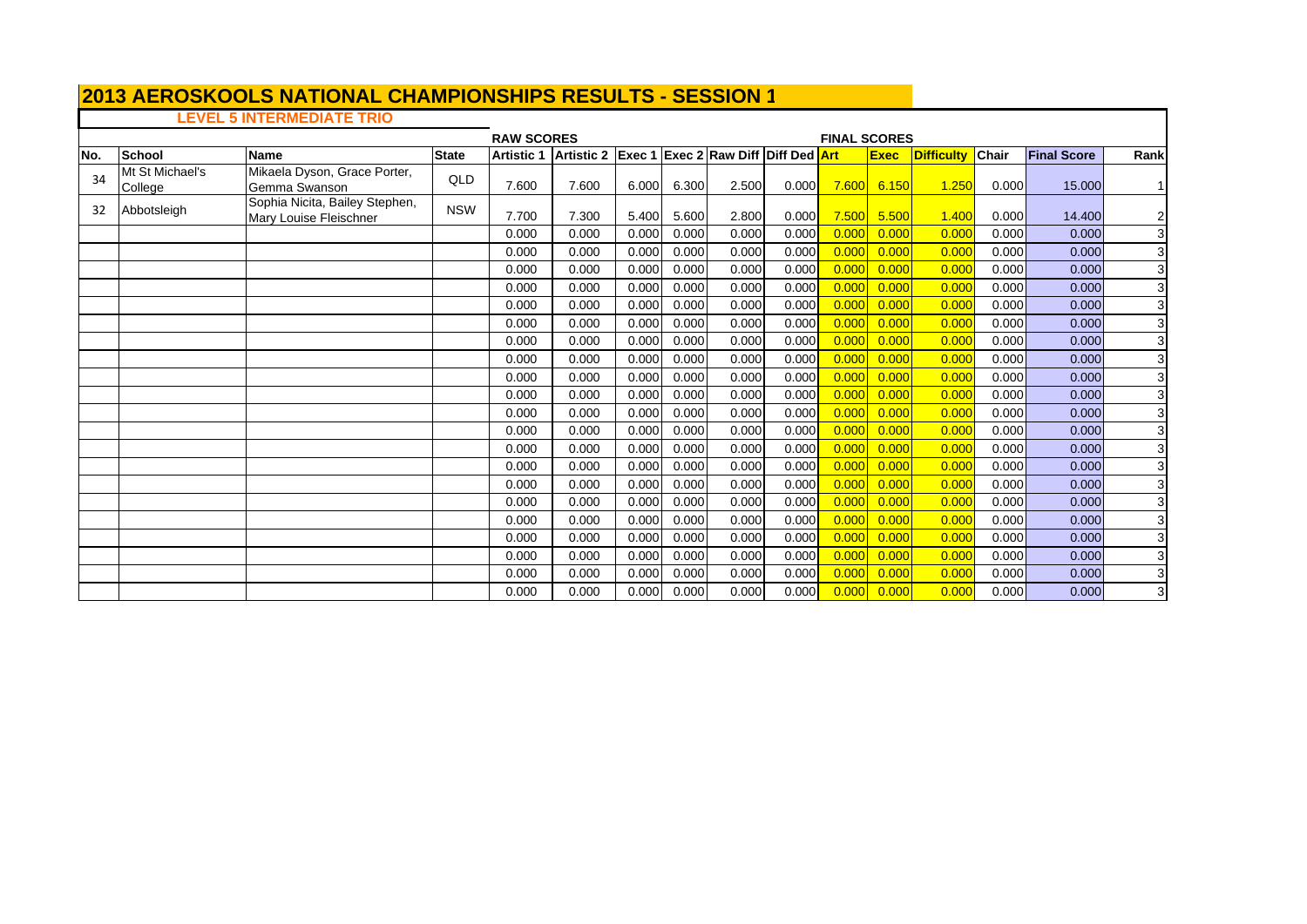# **LEVEL 3 JUNIOR PAIR**

| <b>RAW SCORES</b><br>Artistic 2 Exec 1 Exec 2 Raw Diff Diff Ded Art |                                               |                                                       |              |                   |       |       |       |       | <b>FINAL SCORES</b> |       |             |                   |       |                    |                         |
|---------------------------------------------------------------------|-----------------------------------------------|-------------------------------------------------------|--------------|-------------------|-------|-------|-------|-------|---------------------|-------|-------------|-------------------|-------|--------------------|-------------------------|
| No.                                                                 | <b>School</b>                                 | <b>Name</b>                                           | <b>State</b> | <b>Artistic 1</b> |       |       |       |       |                     |       | <b>Exec</b> | <b>Difficulty</b> | Chair | <b>Final Score</b> | Rank                    |
| 39                                                                  | Moreton Bay College                           | Sophie Crosswell, Jasper Lee<br>MacDonald             | QLD          | 8.600             | 8.800 | 6.700 | 7.000 | 0.800 | 0.000               | 8.700 | 6.850       | 0.400             | 0.000 | 15.950             | 11                      |
| 56                                                                  | Melbourne Grammar<br>School                   | Isabelle McIndoe, Lara Nattrass                       | <b>VIC</b>   | 8.100             | 7.800 | 7.400 | 7.300 | 0.300 | 0.000               | 7.950 | 7.350       | 0.150             | 0.000 | 15.450             | $\mathbf{2}$            |
| 47                                                                  | Ivanhoe Girls'<br><b>Grammar School</b>       | Anna Stelmach, Chenuri<br>Suoriyaaratchi              | <b>VIC</b>   | 8.100             | 8.000 | 7.100 | 6.900 | 0.300 | 0.000               | 8.050 | 7.000       | 0.150             | 0.000 | 15.200             | $\overline{\mathbf{3}}$ |
| 55                                                                  | Our Lady of Mercy<br>College                  | Taylor Evans, Venessa Misale                          | <b>VIC</b>   | 7.900             | 7.600 | 7.200 | 6.900 | 0.600 | 0.000               | 7.750 | 7.050       | 0.300             | 0.000 | 15.100             | 4                       |
| 45                                                                  | Hornsby Girls High<br>School                  | Cherie Pan, Isabelle Parui                            | <b>NSW</b>   | 7.500             | 7.800 | 6.700 | 6.600 | 0.800 | 0.000               | 7.650 | 6.650       | 0.400             | 0.000 | 14.700             | 5                       |
| 51                                                                  | Melbourne Grammar<br>School                   | Charlotte, Williams, Charlotte<br>Cullity             | <b>VIC</b>   | 7.900             | 7.700 | 6.600 | 6.600 | 0.000 | 0.000               | 7.800 | 6.600       | 0.000             | 0.000 | 14.400             | 6                       |
| 33                                                                  | Melbourne Grammar<br>School                   | <b>Clementine Froomes-</b><br>Houseman, Lucy Richards | <b>VIC</b>   | 8.000             | 7.900 | 6.300 | 6.500 | 0.000 | 0.000               | 7.950 | 6.400       | 0.000             | 0.000 | 14.350             | 7                       |
| 35                                                                  | Moreton Bay College                           | Jessica Amedee, Ryley Barr                            | QLD          | 8.100             | 7.600 | 6.100 | 6.100 | 0.500 | 0.000               | 7.850 | 6.100       | 0.250             | 0.000 | 14.200             | 8 <sup>1</sup>          |
| 53                                                                  | Moreton Bay College                           | Sophie Arthur, Zoe Bailey                             | QLD          | 7.900             | 7.300 | 6.700 | 6.400 | 0.000 | 0.000               | 7.600 | 6.550       | 0.000             | 0.000 | 14.150             | 9                       |
| 43                                                                  | Loreto Toorak                                 | Mackenzie Howard, Ruby<br>Richardson                  | <b>VIC</b>   | 8.100             | 7.900 | 6.000 | 6.200 | 0.100 | 0.000               | 8.000 | 6.100       | 0.050             | 0.000 | 14.150             | 10                      |
| 37                                                                  | Kadina Memorial<br>School                     | Georgia Elix, Sarah Bruce                             | SA           | 7.700             | 7.200 | 6.600 | 6.200 | 0.500 | 0.000               | 7.450 | 6.400       | 0.250             | 0.000 | 14.100             | 11                      |
| 57                                                                  | <b>All Saints Primary</b><br>School Liverpool | Celine Haddad, Isabelle De<br>Freitas                 | <b>NSW</b>   | 7.400             | 7.700 | 6.200 | 6.300 | 0.500 | 0.000               | 7.550 | 6.250       | 0.250             | 0.000 | 14.050             | 12                      |
| 59                                                                  | Ringwood Secondary<br>College                 | Chloe Hazledine, Bridget<br>MacFarlane                | <b>VIC</b>   | 7.600             | 7.400 | 6.500 | 6.200 | 0.100 | 0.000               | 7.500 | 6.350       | 0.050             | 0.000 | 13.900             | 13                      |
| 58                                                                  | Moreton Bay College                           | Pippa Caston, Courtney Preston                        | QLD          | 7.900             | 7.500 | 6.200 | 5.800 | 0.200 | 0.000               | 7.700 | 6.000       | 0.100             | 0.200 | 13.600             | 14                      |
| 41                                                                  | Loreto Toorak                                 | Sophie Slyman, Elise Kenny                            | <b>VIC</b>   | 7.700             | 7.200 | 5.900 | 5.800 | 0.000 | 0.000               | 7.450 | 5.850       | 0.000             | 0.000 | 13.300             | 15                      |
| 49                                                                  | <b>Haileybury Secondary</b>                   | Hayley Connel, Sophia<br>Grigoriadis                  | <b>VIC</b>   | 7.500             | 7.300 | 5.700 | 6.000 | 0.100 | 0.000               | 7.400 | 5.850       | 0.05C             | 0.000 | 13.300             | 16                      |
|                                                                     | Heathdale Christian<br>College                | Diana Biden, Lucinda Cullen,<br>Maggie Zhao           | <b>VIC</b>   | 0.000             | 0.000 | 0.000 | 0.000 | 0.000 | 0.000               | 0.000 | 0.000       | 0.000             | 0.000 | 0.000              | 17                      |
|                                                                     |                                               |                                                       |              | 0.000             | 0.000 | 0.000 | 0.000 | 0.000 | 0.000               | 0.000 | 0.000       | 0.000             | 0.000 | 0.000              | 17                      |
|                                                                     |                                               |                                                       |              | 0.000             | 0.000 | 0.000 | 0.000 | 0.000 | 0.000               | 0.000 | 0.000       | 0.000             | 0.000 | 0.000              | 17                      |
|                                                                     |                                               |                                                       |              | 0.000             | 0.000 | 0.000 | 0.000 | 0.000 | 0.000               | 0.000 | 0.000       | 0.000             | 0.000 | 0.000              | 17                      |
|                                                                     |                                               |                                                       |              | 0.000             | 0.000 | 0.000 | 0.000 | 0.000 | 0.000               | 0.000 | 0.000       | 0.000             | 0.000 | 0.000              | 17                      |
|                                                                     |                                               |                                                       |              | 0.000             | 0.000 | 0.000 | 0.000 | 0.000 | 0.000               | 0.000 | 0.000       | 0.000             | 0.000 | 0.000              | 17                      |
|                                                                     |                                               |                                                       |              | 0.000             | 0.000 | 0.000 | 0.000 | 0.000 | 0.000               | 0.000 | 0.000       | 0.000             | 0.000 | 0.000              | 17                      |